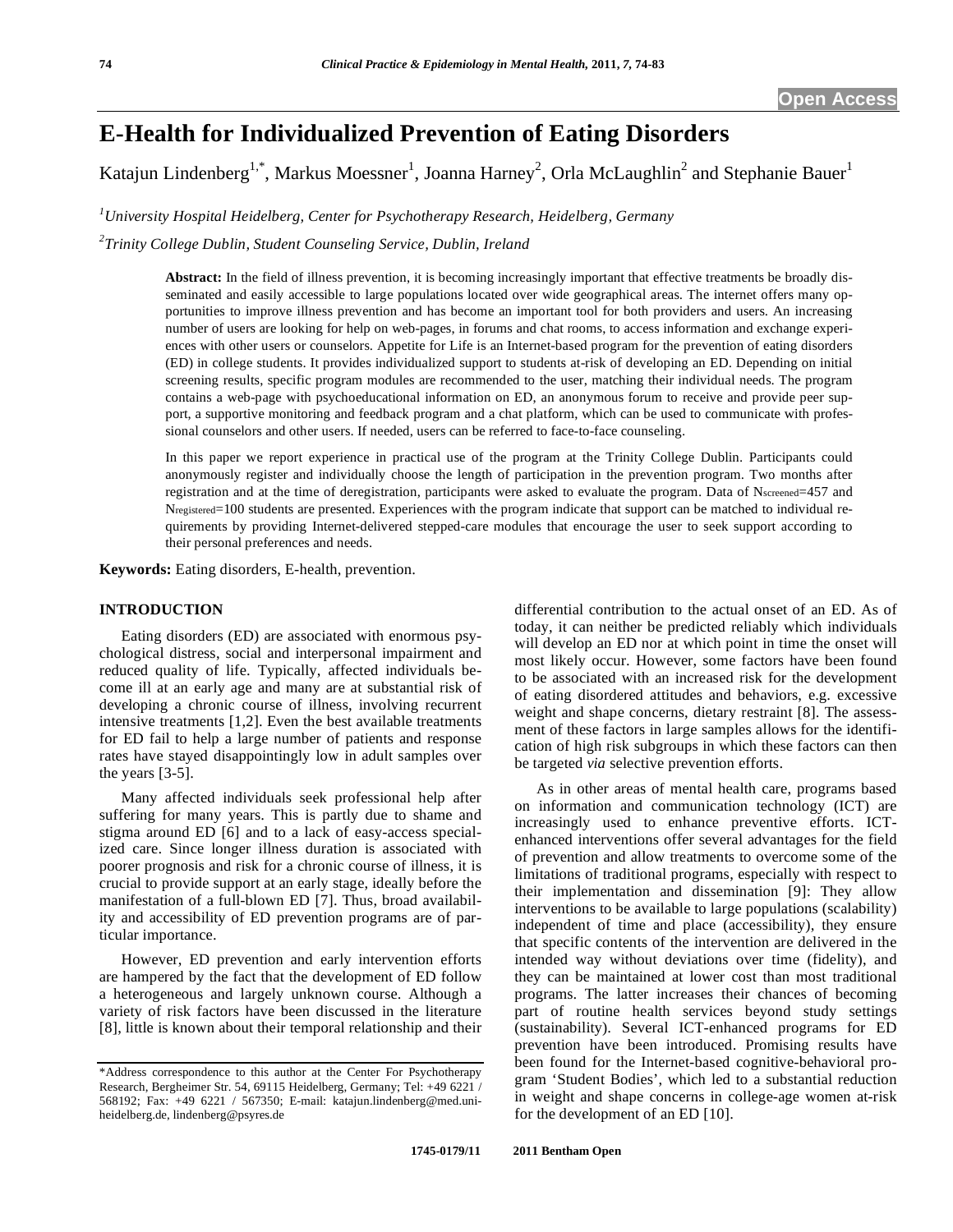However, despite these encouraging findings, a systematic review found no overall effect of Internet-based prevention programs on ED symptoms and called for refined approaches [11].

In light of the above mentioned heterogeneity in the development of ED, one limitation of existing programs seems to be their rigidity: Typically, they follow manualized approaches and require that all participants use the same amount and intensity of support for a pre-defined timelimited duration. The use of ICT offers promising opportunities to develop prevention programs that are more flexible than existing interventions in various respects: First, risk factors and ED-related attitudes and behaviors can be monitored online continuously over time, allowing for the timely identification of increases in impairment and manifestation of ED symptoms.

Second, support can be offered to participants flexibly depending on their needs, i.e. individuals with little impairment can engage in low-intensity modules whereas those with more impairment can engage in higher intensity treatment components. The availability of modules of various intensities corresponds to the idea of stepped care [12] and allows for the provision of individually tailored support [13]. Third, participants can receive support anonymously which may help to reduce psychological barriers to seeking help. The anonymous contact may then be used to facilitate access to regular health care for individuals with manifest ED symptoms for whom the online support appears to be insufficient.

Based on these considerations, the Internet-based program Es[s]prit was developed for the prevention and early intervention of ED [14]. Since symptoms of sub-clinical disordered eating as well as full-syndrome ED have been commonly found among college-age women, Es[s]prit was developed for this age group and offered in cooperation with the Student Counseling Center of the University of Heidelberg, Germany.

In accordance with the findings of Stice and Shaw's [15] meta-analytic review on ED prevention, Es[s]prit was designed for the prevention of ED, targeting populations that were shown to be at-risk for the development of an ED on the basis of an initial online screening (selective or targeted prevention). It also targeted individuals who reported early ED symptoms in the screening. Furthermore Es[s]prit comprises several interactive components which have been found to enhance the effectiveness of prevention programs [15]. These include an online forum that allows for peer support among participants and chat sessions that offer participants professional support from an online counselor. The components of the program are described in more detail below.

Following the completion of a pilot study in a German sample [14], Es[s]prit was translated into several languages including Spanish, French, Portuguese, and English. In this paper we report on the implementation of the English version of the program (entitled "Appetite for Life") in an Irish University setting. This study evaluates the implementation of the Appetite For Life program and its delivery to the target population, i.e., students enrolled at the Trinity College Dublin (TCD). Specifically, the success of the implementation will be evaluated by determining a) the proportion of the

target population that completed the initial screening, and the proportion of the target population that registered for the program; b) the proportion of the population that used the various modules, c) the acceptability and user satisfaction rates and d) differences in the use of modules and acceptability between different risk groups.

#### **MATERIALS AND METHODOLOGY**

### **"Appetite For Life" Modules**

Appetite For Life is a translation of the German program Es[s]prit [14]. Like the Es[s]prit, Appetite for Life contains five modules of increasing intensity.

# **Screening**

The screening procedure is a prerequisite for registering on the program. It assesses the participants' current level of impairment and risk of developing an ED as a basis for recommendations for the use of specific Appetite For Life modules. Thus, the level of support can be adjusted according to participants' needs. The Weight Concern Scale (WCS) [16] serves to determine the participants' risk status, whereas the Short Evaluation of Eating Disorders (SEED) [17] assesses the occurrence of ED symptoms. The measures are explained below.

Screened participants were classified into four different risk groups. The "no-risk" group was defined by a score lower than 40 on the WCS and the absence of ED symptoms. The "moderate risk" group was defined by a WCS score of 40 or higher but below 60. The "mild symptoms" group was defined by the absence of risk according to the WCS (scores lower than 40), but mild ED symptoms according to the SEED (e.g. slightly underweight or a low frequency of binge episodes). The "high risk" group was characterized by scores on the WCS of 60 or higher.

Students classified either into the "moderate risk", "high risk" or "mild symptoms" group were eligible and invited to register for full participation in Appetite For Life, whereas "no-risk" individuals were invited to register for participation in the low-intensity modules only. Participants were excluded from participation if 1) they were not enrolled at the TCD, 2) they were undergoing current treatment for an ED, 3) they reported severe ED symptoms or 4) they indicated that the data they entered did not apply to themselves. Participants received comprehensive feedback explaining their screening result, and if impairment was considered too severe, they were excluded from the study and directly referred to the cooperating TCD Student Counseling Center.

At registration, participants are able to choose a username and a password. The registration process requires the acceptance of the user conditions, the provision of a valid TCD email address and the confirmation of the registration email. Confidentiality and data security are guaranteed by the Appetite For Life provider.

### **Psychoeducation and Peer Support**

The Appetite For Life website contains comprehensive information about ED in general as well as information on causes, triggers and first signs of an ED. The different forms of ED are explained in detail using personalized examples. Moreover, the website provides information about how ED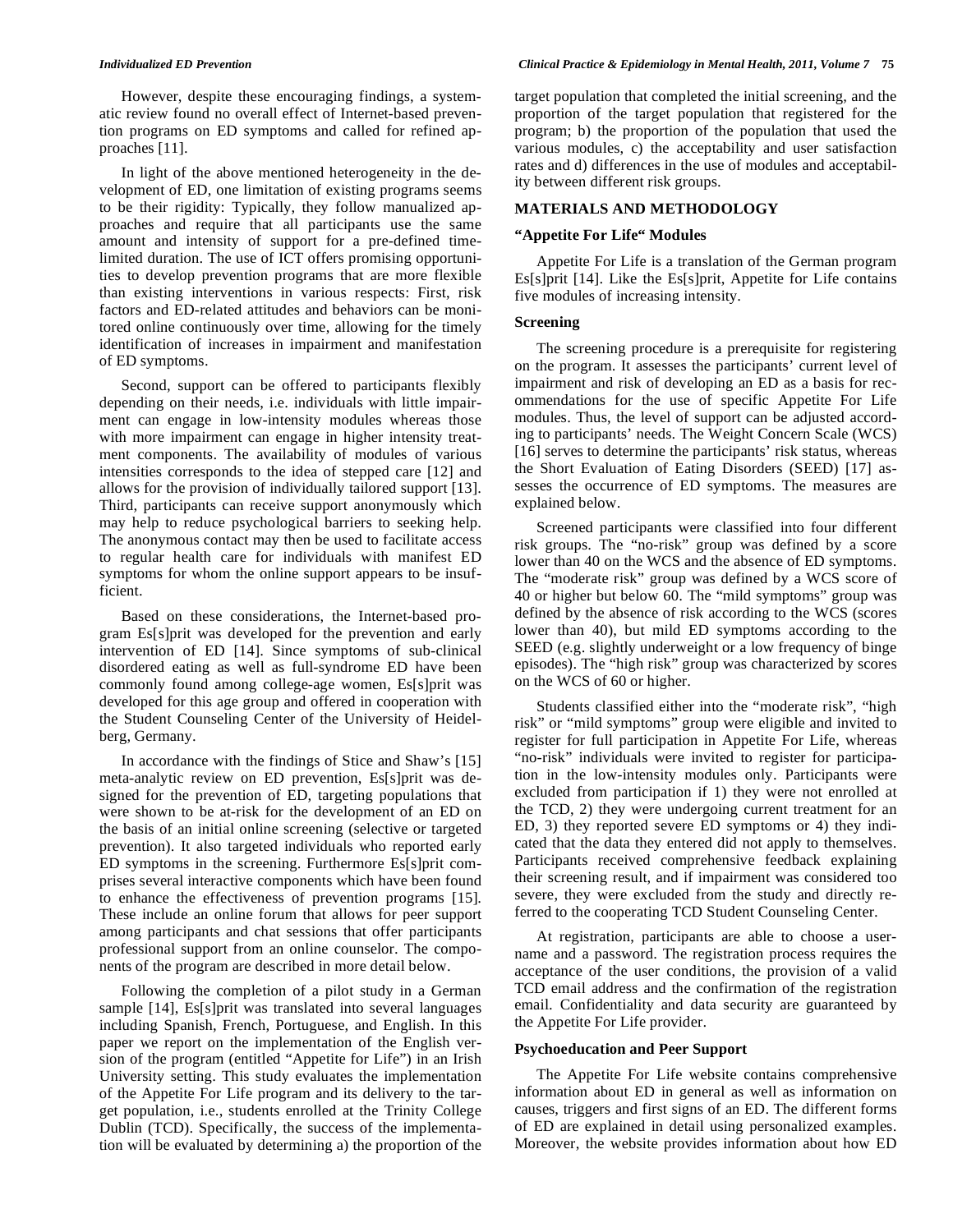can be detected early and how self-help strategies concerning body image, figure and weight or nutrition and eating behavior can be applied to prevent ED onset. The information pages are adapted from the German Federal Center for Health Education [18].

The Appetite For Life website further provides a moderated forum, where registered users can post messages on different topics and initiate discussions about ED. The main idea of the forum is to encourage users, who find themselves in similar situations, to share their experiences, answer questions in an anonymous, low intensity way and to support each other. The forum is monitored and moderated by the Appetite For Life team members.

Pro-anorectic or aggressive statements are prohibited and deleted by the moderator.

#### **Supportive Monitoring and Feedback System**

The development of ED symptoms is in general highly heterogeneous, and the time when disturbed eating behavior shifts to eating pathology is largely unknown. Therefore, the core module of Appetite For Life consists of a supportive monitoring and feedback system, which aims at continuous monitoring of ED related symptoms, early detection of eating pathology and providing early minimal intervention by supportive feedback. Thus, participants' symptoms are tracked closely over time, in order to identify early on when ED symptoms deteriorate, and to support participants by providing feedback on the four dimensions a) body dissatisfaction, b) preoccupation with body weight and shape, c) balanced diet and nutrition, and d) binges and compensatory behavior. If the course of ED symptoms deteriorates, the message expresses concern and recommends strategies to counteract the emergence of ED behaviors, whereas healthy eating behavior and improvements are reinforced by positive feedback. Individuals, who develop symptoms over time, can be identified early by an automated alarm system and referred to the consultation chat (see below), where anonymous contact can be used to motivate users to seek more intensive treatment, i.e., inpatient or outpatient treatment.

A weekly email reminds participants to complete the monitoring questionnaire, which can be accessed either *via* a link posted by email or *via* the Appetite For Life webpage. Following the completion of the questionnaires, the feedback message is automatically generated according to a predefined feedback algorithm. The database includes more than 2000 feedback messages. Detailed information about the feedback algorithm can be found in Bauer *et al.* [14]. The questionnaires, reminder emails and feedback messages are organized by the data management software Web-Akquasi [19].

# **Consultation Chat**

Seeking help is difficult for many affected individuals, both due to feelings of shame and stigma and to the lack of easy-access specialized care. Many individuals get help late or never seek treatment. Therefore, a chat module was developed for Appetite For Life, providing anonymous, low intensity counseling for users, which also serves as a first contact point to help motivate affected individuals to seek professional help and to support them in finding inpatient/ outpatient treatment. The consultation chat is guided by a

clinician and offered in two different settings to all registered participants with full access to the program. Once per month, participants were invited to join the group chat meeting, which aims to share experiences and discuss ED related questions. Group chat appointments are announced on the Appetite For Life website. Further, 30 minute one-to-one chat appointments with the online counselor are offered several times per week. One-to-one chat appointments can be booked online by participants. Moreover, counselors can directly invite specific participants to join a one-to-one chat session, e.g., if participants report ED symptoms above a

pre-defined cut-off in the weekly monitoring. In this case, an alert mail is automatically generated and sent to the online counselor, who in turn encourages the respective participant *via* email to use the anonymous 30-minute one-to-one consultation chat. The online counselor can access all relevant data stored in the database to retrieve detailed information about the participant's symptom patterns as a basis for this chat session. The one-to-one consultation chat serves to clarify uncertainties and queries and, if necessary, motivate participants to seek more intensive forms of support, e.g. face-to-face counseling.

#### **Face-to-Face Counseling**

Appetite for Life aims at the prevention of ED and thus targets individuals, who are at-risk of developing an ED, but do not meet full ED criteria. However, it is possible that participants may develop severe ED symptoms during their participation, and in this case it is crucial to offer timely support. Therefore, if participants required more intensive support during their participation in Appetite For Life, they were referred to the face-to-face counseling module at the cooperating TCD Student Counseling Center, and if necessary, they were further referred to inpatient or outpatient treatment. This ensured timely provision of ED treatment without delays, which is known to be associated with better treatment outcomes [20].

#### **Procedure**

Appetite For Life was offered to TCD students in cooperation with the TCD Student Counseling center. Several staff members were trained by the German Es[s]prit Team on how to use and manage the program, e.g. to coordinate the chat sessions and moderate the forum. Ethical approval to conduct the Appetite For Life study was obtained at the end of November 2008 by the School of Psychology Research Ethics Committee. Appetite For Life was advertised to all students of the TCD by mass emails and posters beginning on the 22nd of January 2009. Further, the TCD website contained links announcing the Appetite For Life program. There were 15,914 registered students in 2008/09.

#### **Measures**

The WCS developed by Killen *et al.* [16] was used to screen participants for their risk of developing an ED and is scored from 0 to 100. The WCS is a widely used screening instrument, e.g. [10,14], and consists of 5 items.

The SEED [17] was used to assess core ED symptoms both at registration and in the weekly monitoring. The SEED consists of 6 items and reports total severity indices (TSI) for Anorexia (AN) and Bulimia (BN).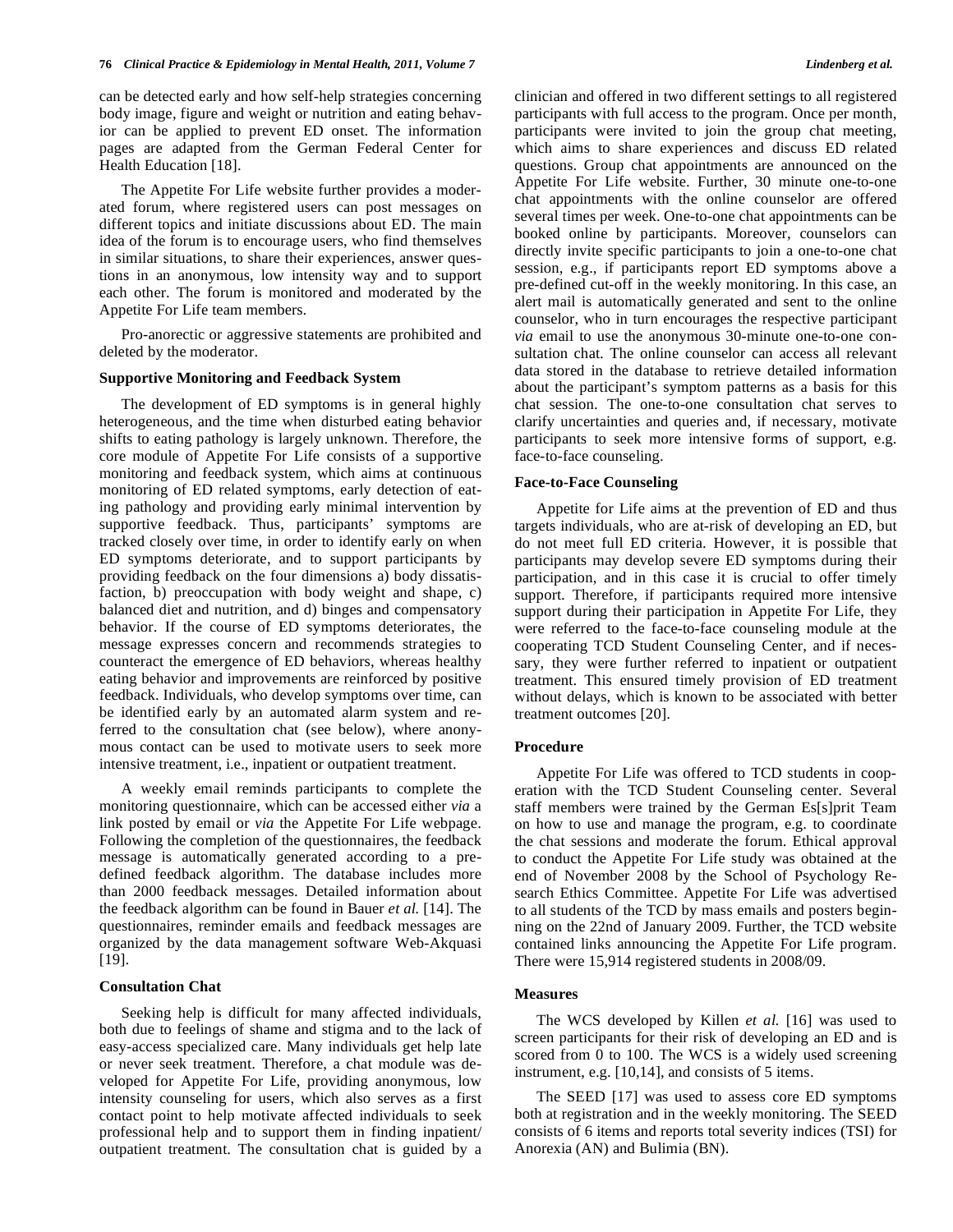Symptoms defining the BNTSI refer to binge eating, compensatory behavior and overconcern with body weight and shape, whereas the ANTSI refers to underweight, fear of weight gain and distortion of body perception.

To assess the psychological and ED related impairment of Appetite For Life users at registration, we used the 1) Clinical and Research Inventory for Eating Disorders (CR-EAT) [21], which consists of 70 items and 12 subscales, reported on a 6-point likert scale, and 2) the Eating Disorder Examination Questionnaire (EDE-Q) [22], a 28-item instrument, which assesses eating pathology on the four subscales restraint, eating concern, weight concern and shape concern.

The weekly monitoring questionnaire measures cognitive and behavioral correlates of ED on four dimensions: 1) body dissatisfaction, 2) over concern with body weight and shape, 3) unbalanced nutrition and dieting, and 4) binge eating and compensatory behaviors, and served as the basis for the supportive feedback messages.

Appetite For Life allows participants to individually decide on the length of participation in the prevention program. Therefore, participants were asked to evaluate the program both eight weeks after registration and at the end of participation (deregistration) in Appetite For Life. The acceptability questionnaire contained questions on the use of the different modules, user satisfaction and their acceptance of the program. Furthermore, information on the utilization of the Appetite For Life modules were stored directly in the database, such as the number of forum viewings per user, the number of forum posts and the number of weeks of using the monitoring program.

# **RESULTS**

# **Screening**

Between February and September 2009, N=457 (2.87% of all TCD students) completed the initial screening. Twenty five participants (5.47%) were excluded because they indicated that the data they entered did not apply to themselves (they had made up the data just to see what the screening result would be), 7 participants were excluded because of current ED treatment  $(1.53\%)$ , and  $115$   $(25.16\%)$  were excluded and directly referred to the TCD Student Counseling Center, because they reported severe ED symptoms.

In total, 310 participants (67.83% of all screened participants) were invited for full or partial participation in Appetite For Life.

Forty-nine out of 310 (15.80%) were invited for partial participation because of "no-risk", out of which 8 (16.33%) registered to use the forum. 2 of them (25%) finally activated their account. Two hundred and sixty-one participants out of 310 (84.19%) were invited for full participation because of "moderate risk"  $(N=74; 23.87%)$ , "high risk"  $(N=173;$ 55.80%) or "mild symptoms" (N=14; 4.52%). Twenty-five (33.78%) participants registered from the "moderate risk" group of which 21 (84%) activated their account, 66 (38.15%) registered from the "high risk" group where 56 (84.85%) activated their account, and one participant (7.14%) registered from the "mild symptoms" group, who also activated his account.

In summary, 310 out of 457 (67.83%) screened participants were eligible to use Appetite For Life. One hundred actually registered (32.26%). Whereas 92 (92%) were eligible to use all the components, only 78 (84.78%) of them activated their accounts (see Fig. **1**).



Fig. (1). Appetite For Life screening results.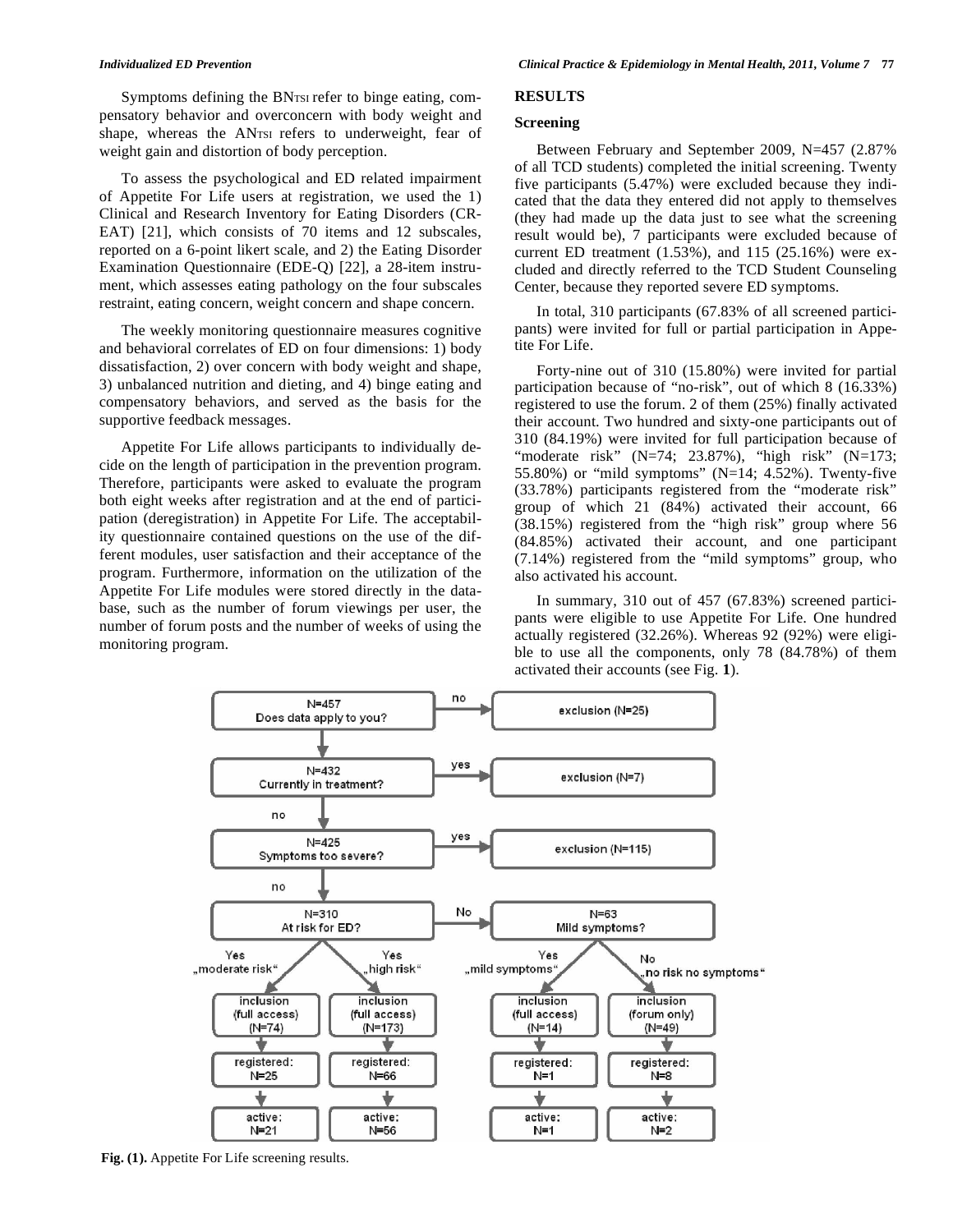*Note.* The following data on the acceptability and user satisfaction of Appetite For Life refer to 8 out of 21 active "moderate risk" participants and 25 out of 56 active "high risk" participants, who answered the acceptability questionnaire. The "mild symptoms" group (N=1) was not analyzed separately, although this participant answered the questionnaire. Participants from the "no risk" group were not asked to evaluate the program, because they could use the forum and psychoeducation only.

#### **Description of the Sample**

Registered participants had a mean age of 23.11  $(SD=5.54)$ , a mean BMI of 23.57  $(SD=4.81)$ , and a mean WCS score of 66.16 (SD=19.39). Table **1** shows the screening data of all registered participants. On average, participants who registered to the program were more impaired than healthy norm samples in terms of their SEED, CR-EAT, and EDE-Q scores, but less impaired compared to clinical samples. Norm data for healthy and clinical samples can be found in [17, 21, 23], respectively.

#### **Comparison of Registered** *vs***. Non-Registered Students**

A one-way ANOVA was conducted to evaluate differences in terms of age, BMI, WCS, ANTSI, and BNTSI scores between eligible students, who did (N=100) versus who did not (N=210) register on the program. Registered participants were characterized by on average significantly higher scores on the WCS (M=66.16 (SD=19.39) vs. M=57.94 (SD=24.84), *F* (1, 308)=8.48, *p*<. 01)**,** significantly higher BNTSI scores (M=1.01 (SD=0.58) vs. M=0.75 (SD=0.57), *F*   $(1, 308)=13.35$ ,  $p<.01$ ) and a significantly higher BMI (M=23.57 (SD=4.81) vs. M=22.49 (SD=4.06), *F* (1, 308)=4.26, *p*=.040) compared to those eligible participants who did not register. However, registered participants did not differ significantly in age (M=23.11 (SD=5.54) vs. M=23.59 (SD=7.25), *F*(1, 308)=.34, *n.s.*) and ANTSI (M=0.81 (SD=0.31) vs. M=0.73 (SD=0.38), *F* (1, 308)=3.22, *n.s*.) from non-registered students.

#### **The Use of Different Appetite For Life Modules**

#### *Total Sample*

Seventy-eight out of 92 (84.78%) participants, who were eligible to use all the components, activated their account by clicking the respective link in the registration email.

The use of the different Appetite for Life modules was assessed in two ways: information on the use of the monitoring and the forum could be assessed objectively by retrieving data from the database (data on 78 active users available), whereas information on the use of the information pages and the chat were retrieved from self-report data from the acceptability questionnaire (data on 34 active users available; 8 at "moderate risk", 25 at "high risk" and one from the "mild" symptom" group).

#### **Table 1. Psychological and ED Related Impairment of Registered Participants**

| <b>Measure</b>     |                                           | Mean | SD   |
|--------------------|-------------------------------------------|------|------|
| SEED $(N=100)$     | AN <sub>TSI</sub>                         | 0.81 | 0.31 |
|                    | $BN_{TSI}$                                | 1.01 | 0.58 |
| EDE-Q $(N=43)$     | Restraint                                 | 3.06 | 1.41 |
|                    | Eating Concern                            | 2.85 | 1.63 |
|                    | Weight Concern                            | 3.66 | 1.23 |
|                    | Shape Concern                             | 4.13 | 1.25 |
|                    | EDE-Q total score                         | 3.43 | 1.17 |
| $CR$ -EAT $(N=43)$ | Weight Preoccupation                      | 4.40 | 0.92 |
|                    | Control over Eating                       | 4.75 | 0.86 |
|                    | <b>Emotional Dysregulation</b>            | 4.01 | 0.99 |
|                    | Affect-regulatory Eating                  | 4.59 | 1.04 |
|                    | Self-esteem                               | 3.35 | 0.93 |
|                    | Concerns about Negative Evaluation        | 4.58 | 0.83 |
|                    | <b>Body Embarrassment</b>                 | 4.13 | 1.08 |
|                    | <b>Restrained Eating Behaviour</b>        | 3.23 | 1.14 |
|                    | Societal Expectations of Weight and Shape | 3.63 | 1.03 |
|                    | Perfectionism: Familial Expectations      | 3.02 | 1.33 |
|                    | Harmful Weight Regulation                 | 3.03 | 1.34 |
|                    | Perfectionism: Personal Expectations      | 4.73 | 0.78 |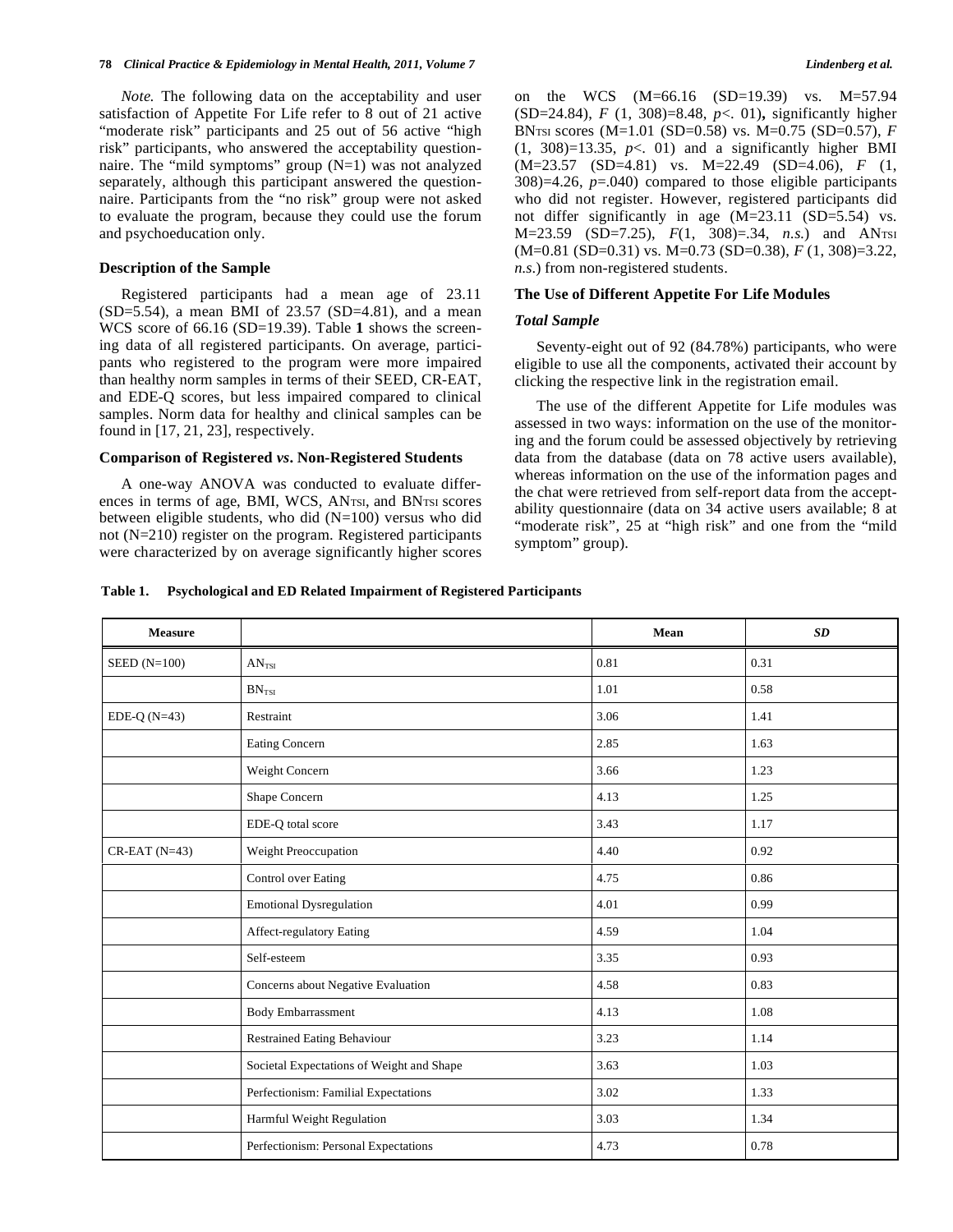Thirteen (16.67%) active users, didn't use the monitoring function, whereas 16 (20.51%) used the monitoring for one week and 49 (62.82%) participated in the monitoring program for at least two weeks. The average duration of active participants using the monitoring program was 4.36 weeks (SD=5.39). Thirty-six (46.15%) active users accessed the forum posts, whereas only 8 (10.26%) posted messages in the forum. According to self-report data assessed *via* the acceptability questionnaire, the information pages were used by 28 out of 34 (82.35%) users and the chat by 2 out of 34 (5.88%) users. However, only 34 out of 78 (43.59%) active users answered the acceptability questionnaire; 4 (11.76%) of these were at 2 month follow up and 30 (88.24%) at the end of participation. Therefore a one-way ANOVA was conducted to test whether this sub-sample of participants, who completed the acceptability questionnaire showed systematic differences compared to those users, who did not complete it. Results showed that these participants did not differ in level of impairment, BMI, age, or WCS.

# **Moderate Risk** *vs***. High Risk Participants**

Following the recommendations of the program, "moderate risk" participants should have mainly used the low intensity modules, whereas "high risk" participants should have used the higher intensity modules more frequently. To assess whether the idea of matching support intensity to individuals' needs was reflected in the actual use of the program, the usage of the various Appetite For Life modules was analyzed separately for "moderate risk" vs. "high risk" participants. Due to the small sample size, the "mild symptoms" group was not analyzed separately. Data on the use of the information pages were assessed as self report data from the acceptability questionnaire (data available on N=8 "moderate risk" and N=25 "high risk" participants), whereas data on the use of the forum and the monitoring program were directly retrieved from the database (data available on N=21 "moderate risk" and N=56 "high risk" participants). The use of the information pages was comparable for the "moderate risk" and "high risk" group participants: 7 out of 8 (87.50%) vs. 20 out of 25 (80%) used the information pages, whereas the forum and the monitoring were used more often by "high risk" participants. In the "moderate risk" group, 7 out of 21(33.33%) had accessed the forum posts and 1 out of 21 (4.76%) had posted messages on the forum. However, in the "high risk" group, 29 out of 56 (51.79%) had accessed the forum posts and 7 out of 56 (12.50%) had posted at least one message. In the "moderate risk" group, 5 out of 21 (23.81%) didn't use the monitoring, 6 out of 21 (28.57%) had used the monitoring for one week only and 10 out of 21 (47.62%) had used the monitoring for at least two weeks. In the "high risk" group, 7 out of 56 (12.50%) had never used the monitoring, 10 out of 56 (17.86%) had used the monitoring for one week and 39 out of 56 (69.64%) had used the monitoring for at least two weeks.

# **Acceptability and User Satisfaction**

#### *Total Sample*

The Appetite For Life acceptability questionnaire included questions about whether participants had ever dealt with the subject of ED before, how they found out about the program and why they registered to the program. More than half of all users (19 out of 34; 55.88%) indicated that participating in Appetite For Life was the first time, that they had dealt with ED. Twenty-three out of 34 participants (67.65%) found out about the Appetite For Life program through Internet searches, 1 (2.94%) by an e-mail from the University, 1 (2.94%) through a friend, and 9 (26.47%) by other means. When asked for the main reason for registering on the program, 16 out of 34 (47.06%) indicated that they were curious about it, 12 (35.29%) had been actually looking for help, 3 (8.82%) had specific questions they wanted to be answered and 3 (8.82%) named other reasons.

Moreover, participants were asked to evaluate the various components of Appetite For Life. They were allowed to answer "don't know", if they had not used a specific component. Therefore, the total number of ratings per component varied between 23 and 34 (see Table **2**).

When participants were asked to evaluate the program in general, 7 out of 34 (20.59%) indicated that they had gained knowledge on ED by participating in Appetite For Life, 5 (14.71%) said that their participation in Appetite For Life had helped them to clarify certain questions, 3 (8.82%) said that without Appetite For Life, they wouldn't have known who to share their problems with, and 12 (35.29%) indicated that overall, they were pleased with Appetite For Life. Further, 13 out of 34 (38.24%) said that they would use Appetite For Life again and 16 (47.06%) would recommend Appetite For Life to a friend with ED problems.

When we asked the participants whether their participation in Appetite For Life was helpful, 15 out of 34 (44.12%) said that it was 'helpful', 17 (50%) said it was neither helpful nor harmful ('neutral'), and 2 (5.88%) said it was 'harmful'.

# **Moderate Risk** *vs***. High Risk Participants**

The acceptability and user satisfaction of the program were analyzed for the "moderate risk" (N=8) and the "high risk" (N=25) groups separately.

Overall, the concepts of the various components were rated more positively by the "moderate risk" group, whereas participation in Appetite For Life in general was rated more positively by "high risk" participants (see Table **3**).

# **DISCUSSION**

The purpose of this study was the evaluation of an individualized approach to ED prevention and the acceptability of the program in an Irish University setting. Because of the low incidence of ED in the population, only a small proportion is likely to profit from a prevention program.

Appetite For Life addressed this issue in different ways. Firstly, at the screening stage, all participants who showed no risk of developing an ED or only mild symptoms were given access only to the low intensity modules. All participants who were already suffering from severe symptoms were excluded from the program. Secondly, the program allowed for the intensity of support to be adjusted according to the needs and preferences of participants. As long as they did not develop severe symptoms, participants were able to use the different components of the program for as long and as intensively as they wanted. Those participants who developed severe symptoms during their participation were encouraged to use more intensive treatment components (consultation chat or referral to face-to-face counseling).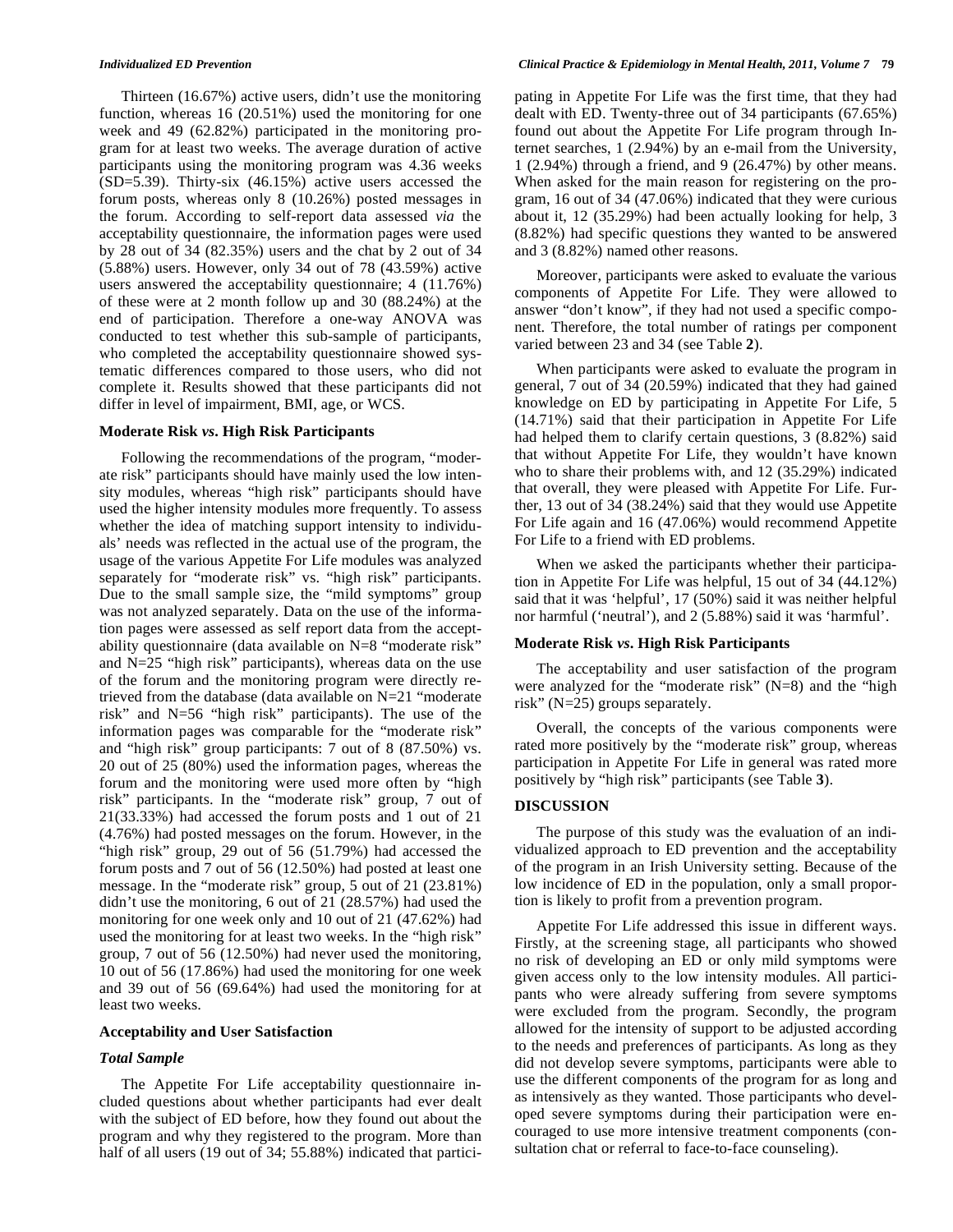# **Table 2. Acceptability and User Satisfaction**

| Acceptability and user satisfaction | N     | (% of participants) |  |
|-------------------------------------|-------|---------------------|--|
| Monitoring                          |       |                     |  |
| good concept                        | 26/34 | (76, 47%)           |  |
| feedback appropriate                | 8/29  | (27,59%)            |  |
| helpful                             | 6/29  | $(20,96\%)$         |  |
| Individual consultation chat        |       |                     |  |
| good concept                        | 28/33 | (84,85%)            |  |
| helpful                             | 4/23  | (17,39%)            |  |
| Group consultation chat             |       |                     |  |
| good concept                        | 17/31 | (54, 84%)           |  |
| helpful                             | 2/23  | (8,70%              |  |
| Anonymous forum                     |       |                     |  |
| good concept                        | 27/34 | (62,79%)            |  |
| helpful                             | 9/34  | (26, 47%)           |  |

# **Table 3. Comparison of Risk Groups: Acceptability and User Satisfaction**

| Acceptability and user satisfaction           |     | Moderate risk group |       | <b>High risk group</b> |  |
|-----------------------------------------------|-----|---------------------|-------|------------------------|--|
|                                               |     | (% of participants) | N     | (% of participants)    |  |
| First time to deal with ED?                   |     |                     |       |                        |  |
| Yes                                           | 6/8 | (75%)               | 12/25 | (48%)                  |  |
| No                                            | 2/8 | (25%)               | 13/25 | (52%)                  |  |
| How did you find out about Appetite For Life? |     |                     |       |                        |  |
| E-Mail from University                        | 1/8 | $(12.50\%)$         | 0/25  | $(0\%)$                |  |
| Friends                                       |     | $(0\%)$             | 1/25  | (4%)                   |  |
| Internet research                             |     | $(87.50\%)$         | 15/25 | (60 %)                 |  |
| Other                                         | 0/8 | $(0\%)$             | 9/25  | (36%)                  |  |
| Main reason for registration?                 |     |                     |       |                        |  |
| Looking for help                              | 3/8 | $(37.50\%)$         | 8/25  | (32%)                  |  |
| I had specific questions I wanted answered    |     | $(0\%)$             | 3/25  | (12%)                  |  |
| Curiosity                                     |     | $(37.50\%)$         | 13/25 | (52%)                  |  |
| Other                                         |     | (25%)               | 1/25  | $(4\% )$               |  |
| Monitoring                                    |     |                     |       |                        |  |
| good concept                                  |     | (75%)               | 19/25 | (76%)                  |  |
| feedback appropriate                          |     | $(57.14\%)$         | 4/22  | (18.18%)               |  |
| helpful                                       |     | (28.57%)            | 4/22  | (18.18%)               |  |
| Individual consultation chat                  |     |                     |       |                        |  |
| good concept                                  |     | $(87.50\%)$         | 20/24 | $(83.33\%)$            |  |
| helpful                                       |     | $(20\%)$            | 3/18  | (16.67%)               |  |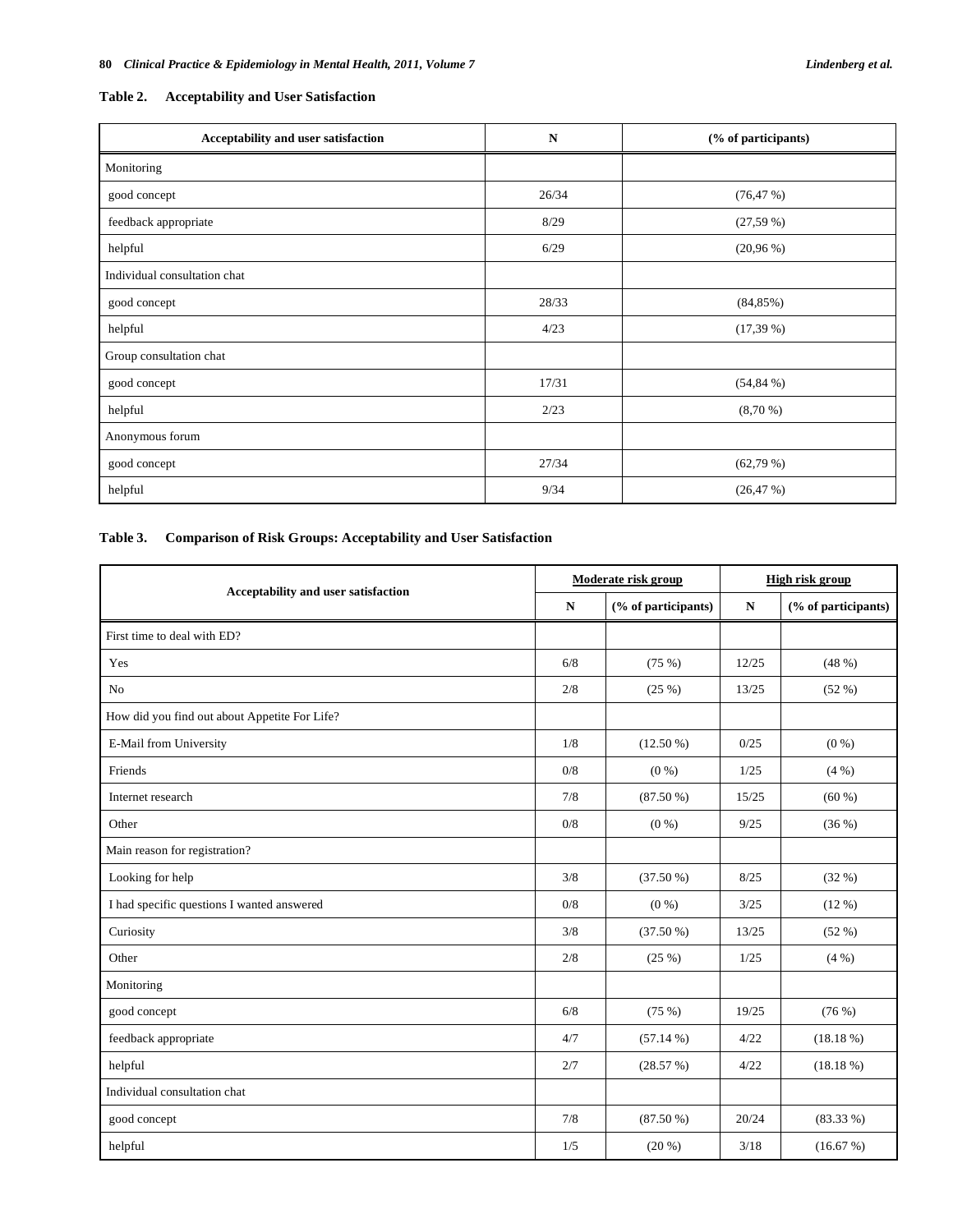#### **Table 3. contd....**

| Acceptability and user satisfaction                                               |     | Moderate risk group |       | High risk group     |  |
|-----------------------------------------------------------------------------------|-----|---------------------|-------|---------------------|--|
|                                                                                   |     | (% of participants) | N     | (% of participants) |  |
| Group consultation chat                                                           |     |                     |       |                     |  |
| good concept                                                                      | 6/7 | $(85.71\%)$         | 11/23 | (47.83%)            |  |
| helpful                                                                           | 0/5 | $(0\%)$             | 2/18  | $(11.11\%)$         |  |
| Anonymous forum                                                                   |     |                     |       |                     |  |
| good concept                                                                      |     | $(87.50\%)$         | 19/25 | (76%)               |  |
| helpful                                                                           |     | $(12.50\%)$         | 8/25  | (32%)               |  |
| I have learned new things by participating in Appetite For Life                   |     | $(12.50\%)$         | 6/25  | (24%)               |  |
| Participation in Appetite For Life helped me to clarify certain questions         |     | $(12.50\%)$         | 4/25  | (16%)               |  |
| Without Appetite For Life I wouldn't have known who to share my problems with     |     | $(12.50\%)$         | 2/25  | (8%)                |  |
| Overall, I am pleased with Appetite For Life                                      |     | $(37.50\%)$         | 9/25  | (36%)               |  |
| I would use Appetite For Life again                                               |     | (25%)               | 11/25 | (44%)               |  |
| I would recommend Appetite For Life to a friend whose eating habits I worry about |     | $(50\%)$            | 12/25 | (48%)               |  |
| Is/was participation in Appetite For Life helpful for you?                        |     |                     |       |                     |  |
| Yes, somewhat                                                                     |     | $(37.50\%)$         | 12/25 | (48%)               |  |
| Neither helpful nor harmful                                                       |     | $(50\%)$            | 12/25 | (48%)               |  |
| No. it is harmful                                                                 |     | $(12.50\%)$         | 1/25  | $(4\% )$            |  |

*Note.* Participants were allowed to answer "don't know", if they had not used a specific component. Therefore, the total number of ratings per component varies between 5 and 8 in the "moderate risk" and between 18 and 25 in the "high risk" group.

The aim of targeting participants at-risk of developing an ED in the first instance was reflected in the actual sample of Appetite For Life users. Results show that Appetite For Life was particularly attractive for students who were at "high risk": i.e. 66% of all registered users fell within the "high risk" group.

Participants who registered in Appetite For Life were on average more impaired in terms of ED symptomatology than healthy norm samples, but less impaired compared to clinical norm samples. Registered participants were characterized by higher BMI values and scored significantly higher on the WCS and the BNTSI (SEED) compared to eligible participants who did not register on the program.

Offering an anonymous, low intensity program to prevent ED seems to have been well accepted by the target population. For about half of the participants Appetite For Life was the first occasion on which they had dealt with the subject ED. Taking into account the ED pathology of the participants, Appetite For Life served as an important first contact point for students with ED related impairment. This is in line with other studies investigating online ED programs, e.g. [24], and demonstrates that Appetite For Life helps to deliver support to students in need that might not otherwise seek face-to-face treatment or counseling. Easy access, anonymity, and a cost-free service are likely to be the main reasons why this internet-based service is so attractive to populations that may not have sought support on their own. Appetite For Life effectively uses these advantages to address underserved individuals in need.

The use of various Appetite For Life modules was relatively low, e.g. 16.67% of all active users didn't ever use the monitoring program, and 20.51% used it only once. Online treatment programs often report lower compliance and higher dropout rates compared with face-to-face interventions [25]. This might be due to higher anonymity and less perceived need for commitment. However, anonymous online programs might actually attract those individuals, who would have avoided engaging in a face-to-face intervention. Although the Appetite For Life acceptability questionnaire was completed by only 43.59% of all active users, one can assume that acceptability data was not systematically biased, since participants who completed the questionnaire did not differ from those who did not, in terms of level of impairment, BMI, age or WCS. However, our sample of acceptability data is very small and not sufficient to draw conclusive results.

In general, acceptability and satisfaction were rated more positively by "high risk" participants compared with "moderate risk" participants. Nevertheless, the acceptability of the program appears to have been relatively low. It was clear that individuals varied in terms of what they needed from the program and which components they actually used. Although the forum, the monitoring function, and the consultation chat were rated positively overall by roughly 80% of participants, each component was rated as being helpful by only about 20% of the users. As most of the participants did not utilize the consultation chats, it is obvious that this would have affected the degree to which they found it helpful. Nev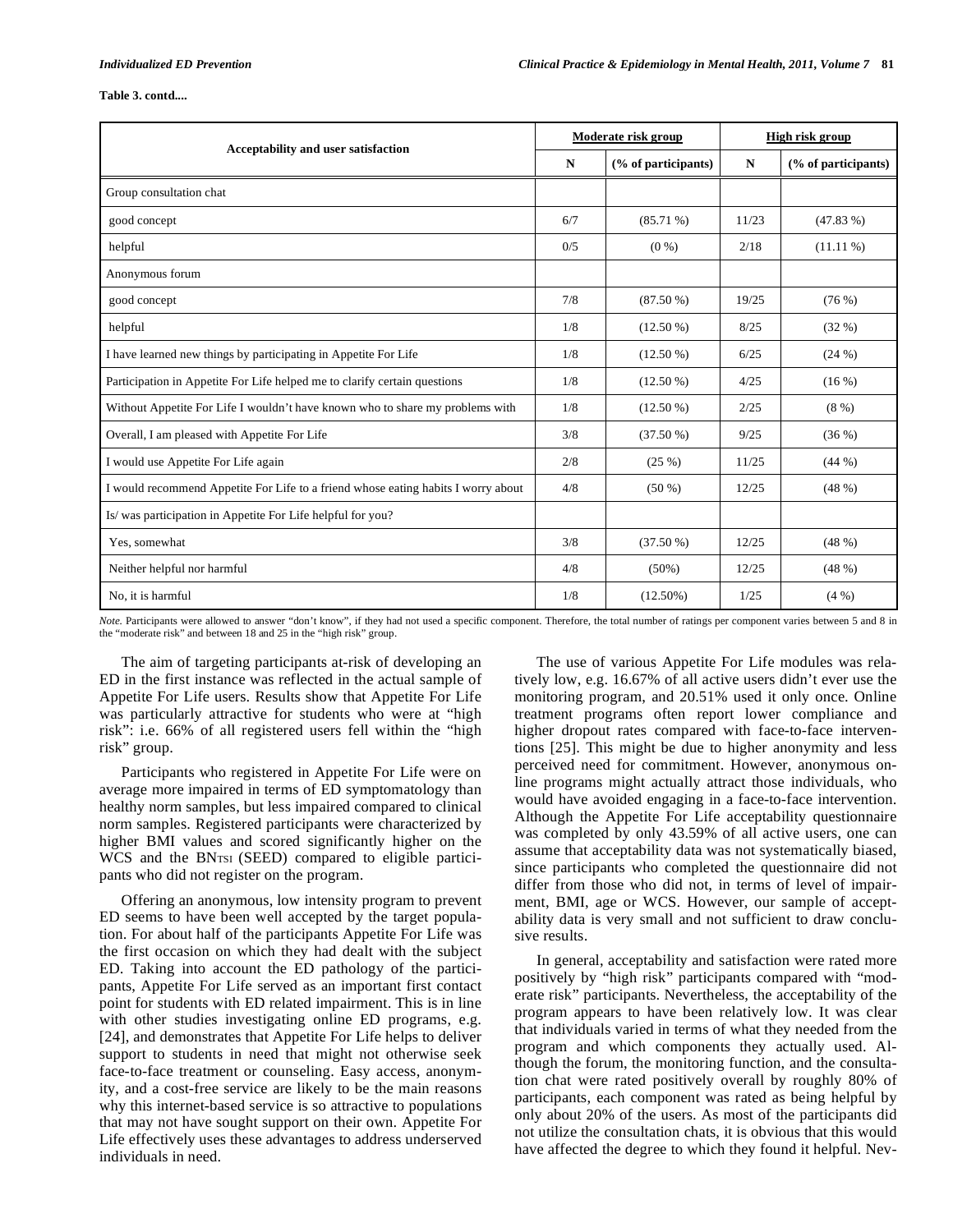ertheless, participants indicated that they agreed with the concepts on which the program was based and it is therefore likely that participants would have utilized these components if needed.

The various modules were perceived differently by participants of the different risk groups. The monitoring function was rated as being 'appropriate' and 'helpful' by a higher percentage of the "moderate risk" participants compared with "high risk" participants, whereas the forum was rated as being helpful by a higher percentage of the "high risk" group. However, the number of participants, who used various components intensively enough to reliably evaluate their usefulness is relatively small. Further, we assume that differences in the appropriateness and helpfulness of the monitoring module are associated with the pre-defined feedback messages, which contain supportive feedback and preliminary self-help strategies. For "high risk" individuals, who may have addressed their ED symptoms/attitudes before participating in Appetite For Life, the feedback messages might not have contained much new information about selfhelp strategies, in comparison with those in the "moderate risk" group, who may have had less exposure to information and advice about EDs in the past. The group chat was rated as being a 'good concept' by most of the "moderate risk" participants, but only by about half of the "high risk" participants. We assume that some users, especially "high risk" participants, may have been avoidant of group settings due to feelings of fear and shame [6] preferring instead more personal ways of discussing their problems.

Although very little is known about compliance in emental health programs in general [25], we should take into account that there are no strict rules about utilization of the different components of Appetite For Life when evaluating the utilization of and compliance with the program. The main idea of individualizing support intensity implies that the use of a component should depend on the individual's level of impairment.

In general, "high risk" individuals tended to use the higher intensity modules (i.e., forum and monitoring) more intensively than "moderate risk" participants, whereas lowintensity modules (i.e. information pages) were used more by "moderate risk" participants than by "high risk" participants. This is consistent with the individualized strategy underlying the development of Appetite For Life.

### **CONCLUSION**

Appetite For Life attracted students at-risk of developing an ED, which were relatively impaired compared to healthy samples. For most of these students, it was the first occasion on which they had accessed help, and we assume that most of them would not have used face-to-face counseling otherwise. Experiences with the program indicate that individualization of support can be implemented by providing Internetdelivered stepped-care modules that encourage the user to seek support according to his/her personal preferences and needs. However, the study showed that there is room for improvement concerning the compliance rates. A larger study is needed to more systematically address the questions of who uses the program and who benefits from it.

# **REFERENCES**

- [1] Keel PK, Dorer DJ, Franko DL, Jackson SC, Herzog DB. Postremission predictors of relapse in women with eating disorders. Am J Psychiatry 2005; 162: 2263-8.
- [2] Strober M, Freeman R, Morrell W. The long-term course of severe anorexia nervosa in adolescents: Survival analysis of recovery, relapse, and outcome predictors over 10–15 years in a prospective study. Int J Eat Disord 1997; 22: 339-60.
- [3] Berkman ND, Lohr KN, Bulik CM. Outcomes of eating disorders: A systematic review of the literature. Int J Eat Disord 2007; 40: 293-309.
- [4] Steinhausen H. The outcome of anorexia nervosa in the 20th century. Am J Psychiatry 2002; 159: 1284-93.
- [5] Steinhausen H, Weber S. The outcome of bulimia nervosa: Findings from one-quarter century of research. Am J Psychiatry 2009; 166: 1331-41.
- [6] Stewart M, Keel PK, Schiavo RS. Stigmatization of anorexia nervosa. Int J Eat Disord 2006; 39: 320-5.
- [7] Richard M, Bauer S, Kordy H. Relapse in anorexia and bulimia nervosa-A 2.5-year follow-up study. Eur Eat Disord Rev 2005; 13: 180-90.
- [8] Jacobi C, Hayward C, de Zwaan M, Kraemer HC, Agras WS. Coming to terms with risk factors for eating disorders: Application of risk terminology and suggestions for a general taxonomy. Psychol Bull 2004; 130: 19-65.
- [9] O'Connell ME, Boat T, Warner KE. Preventing mental, emotional, and behavioral disorders among young people: Progress and possibilities. [Internet]. 2009 [cited 2010 May 10]; Available from: http://www.redi-bw.de/db/ebsco.php/search.ebscohost.com/login. aspx?direct=true&db=psyh&AN=2009-10864-000&site=ehost-live
- [10] Taylor CB, Bryson S, Luce KH, *et al.* Prevention of eating disorders in at-risk college-age women. Arch Gen Psychiatry 2006; 63: 881-8.
- [11] Newton MS, Ciliska D. Internet-based innovations for the prevention of eating disorders: A systematic review. Eat Disord 2006; 14: 365-84.
- [12] Haaga DAF. Introduction to the special section on stepped care models in psychotherapy. J Consult Clin Psychol 2000; 68: 547-8.
- [13] Kordy H, Haug S, Percevic R. Patients differ-A plea for individually tailored service allocation. Eur Eat Disord Rev 2006; 14: 1-7.
- [14] Bauer S, Moessner M, Wolf M, Haug S, Kordy H. ES[S]PRIT An internet-based programme for the prevention and early intervention of eating disorders in college students. Br J Guid Couns 2009; 37: 327-36.
- [15] Stice E, Shaw H. Eating disorder prevention programs: A metaanalytic review. Psychol Bull 2004; 130: 206-227.
- [16] Killen JD, Taylor CB, Hayward C, Wilson DM. Pursuit of thinness and onset of eating disorder symptoms in a community sample of adolescent girls: A three-year prospective analysis. Int J Eat Disord 1994; 16: 227-238.
- [17] Bauer S, Winn S, Schmidt U, Kordy H. Construction, scoring and validation of the short evaluation of eating disorders (SEED). Eur Eat Disord Rev 2005; 13: 191-200.
- [18] BZgA Essstörungen: Startseite [Internet]. [cited 2010 May 10]; Available from: http://www.bzga-essstoerungen.de/
- [19] Percevic R, Lambert MJ, Kordy H. Computer-supported monitoring of patient treatment response. J Clin Psychol 2004; 60: 285-99.
- [20] Reas DL, Williamson DA, Martin CK, Zucker NL. Duration of illness predicts outcome for bulimia nervosa: A long-term followup study. Int J Eat Disord 2000; 27: 428-34.
- [21] Moessner M, Fassnacht D, Bauer S. Online assessment of eating disorders: The clinical and research inventory for eating disorders (CR-EAT). (in review).
- [22] Fairburn CG, Bèglin SJ. Assessment of eating disorders: Interview or self-report questionnaire? Int J Eat Disord 1994; 16: 363-70.